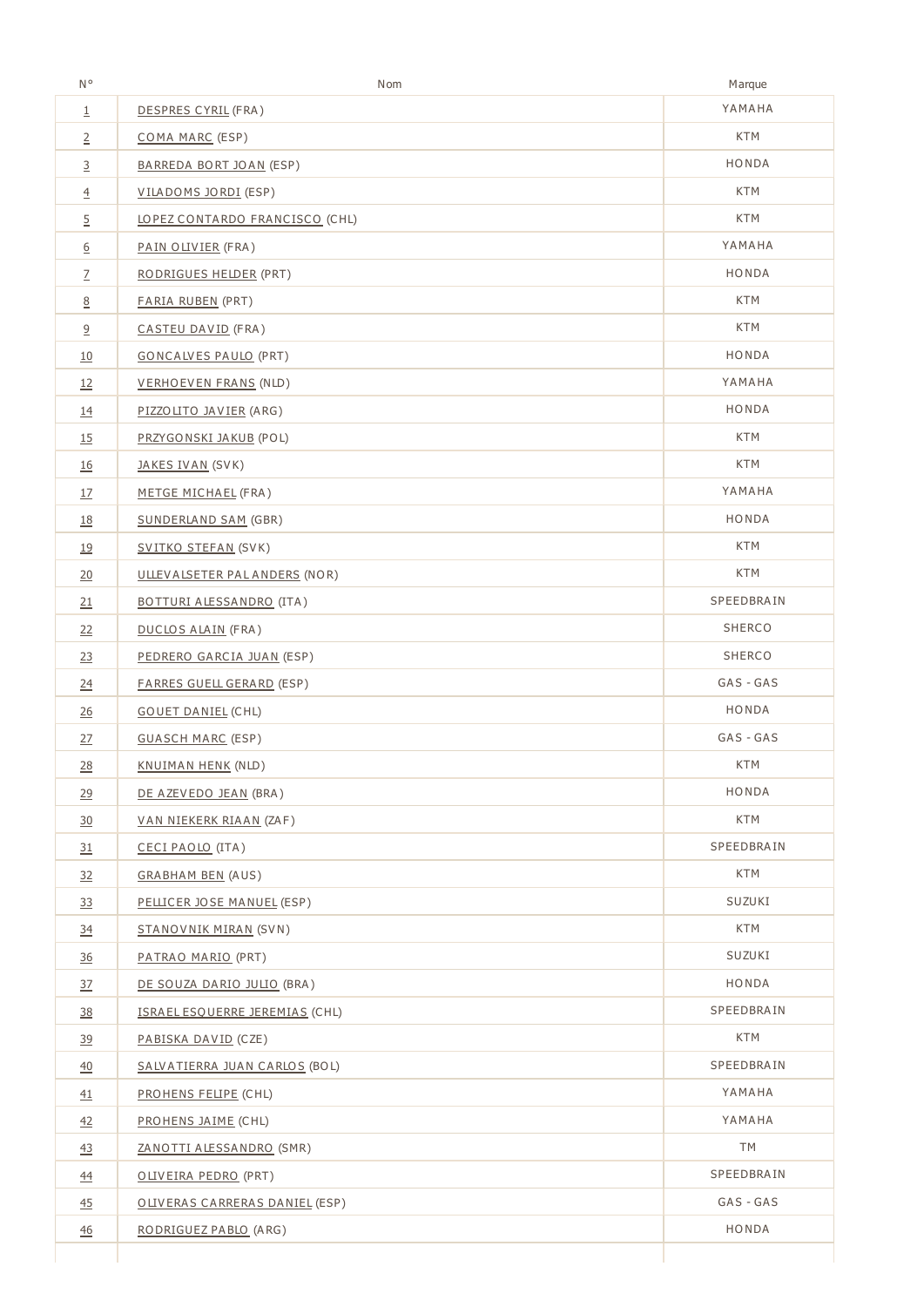| $\frac{47}{1}$  | <b>OUINTANILLA PABLO (CHL)</b>        | <b>KTM</b>  |
|-----------------|---------------------------------------|-------------|
| 49              | OLIVEIRA VICTOR (PRT)                 | HUSQVARNA   |
| 50              | SANZ LAIA (ESP)                       | HONDA       |
| 51              | ARREDONDO FRANCISCO (GTM)             | <b>KTM</b>  |
| 52              | RODRIGUEZ CLAUDIO (CHL)               | HONDA       |
| 53              | <b>BIANCHI PRATA PEDRO (PRT)</b>      | HUSQVARNA   |
| 55              | PASCUAL PABLO OSCAR (ARG)             | KAWASAKI    |
| 56              | MENARD JEAN-CHRISTOPHE (FRA)          | YAMAHA      |
| 57              | DA COSTA BRUNO (FRA)                  | YAMAHA      |
| 58              | PUERTAS HERRERA MIGUEL (ESP)          | GAS - GAS   |
| 59              | CUMMINGS BRETT (ZAF)                  | <b>KTM</b>  |
| 60              | VAN GERVEN JAN (NLD)                  | KTM         |
| 62              | <b>HEILENKOTTER AXEL (CHL)</b>        | SHERCO      |
| 63              | ERRAZURIZ FRANCISCO (CHL)             | SHERCO      |
| <u>64</u>       | LAZARD LAURENT (URY)                  | <b>KTM</b>  |
| 65              | HEINRICH EDUARDO (PER)                | HONDA       |
| 67              | <b>VAN PELT ROBERT (NLD)</b>          | HONDA       |
| <u>68</u>       | VESELY JAN (CZE)                      | YAMAHA      |
| 69              | PAYEN HUGO (FRA)                      | YAMAHA      |
| $\overline{21}$ | GRACIDA GARZA CARLOS (MEX)            | HONDA       |
| $\frac{72}{2}$  | SAGHMEISTER GABOR (SRB)               | <b>KTM</b>  |
| $\frac{73}{2}$  | DEMELCHORI DIEGO (ARG)                | KAWASAKI    |
| $\frac{74}{1}$  | <b>VOGELS HENRICUS (NLD)</b>          | <b>KTM</b>  |
| 75              | O'CONNOR TROY (AUS)                   | <b>KTM</b>  |
| 76              | CARDONA VAGNONI NICOLAS ALBERTO (VEN) | KTM         |
| 77              | ERASO ANGLADE RAFAEL ERNESTO (VEN)    | YAMAHA      |
| 78              | QUERALES MALAVE GUSTAVO ADOLFO (VEN)  | YAMAHA      |
| 79              | ONTIVEROS ALBERTO SANTIAGO (ARG)      | YAMAHA      |
| 80              | REINIKE MARCO (CHL)                   | <b>KTM</b>  |
| 81              | BELTRAMI FRANCESCO (ITA)              | HONDA       |
| 82              | VALLE OCTAVIO (MEX)                   | <b>KTM</b>  |
| 83              | CABRERA PATRICIO (CHL)                | KAWASAKI    |
| 84              | ZAHN INGO (DEU)                       | KTM         |
| 85              | PENATE MUNOZ PEDRO (ESP)              | <b>KTM</b>  |
| 86              | NASER COLOMBO CRISTIAN (CHL)          | <b>KTM</b>  |
| 87              | VELLUTINO CARLO (PER)                 | KTM         |
| 88              | DE FILIPPO GAETANO (ITA)              | TM          |
| 89              | THEURIOT HERVE (FRA)                  | <b>KTM</b>  |
| 90              | <b>BONY BRUNO (FRA)</b>               | <b>KTM</b>  |
| 91              | CID DE LA PAZ PABLO (ARG)             | BETA        |
| 92              | JOHNSON MIKE (USA)                    | HONDA       |
| 93              | DE GROOT RICHARD (NLD)                | HONDA       |
| 94              | NAPOLI GIULIO (ITA)                   | <b>BETA</b> |
| 95              | MUTELET OLIVIER (FRA)                 | YAMAHA      |
| 96              | <b>ESCALE ORIOL (ESP)</b>             | SUZUKI      |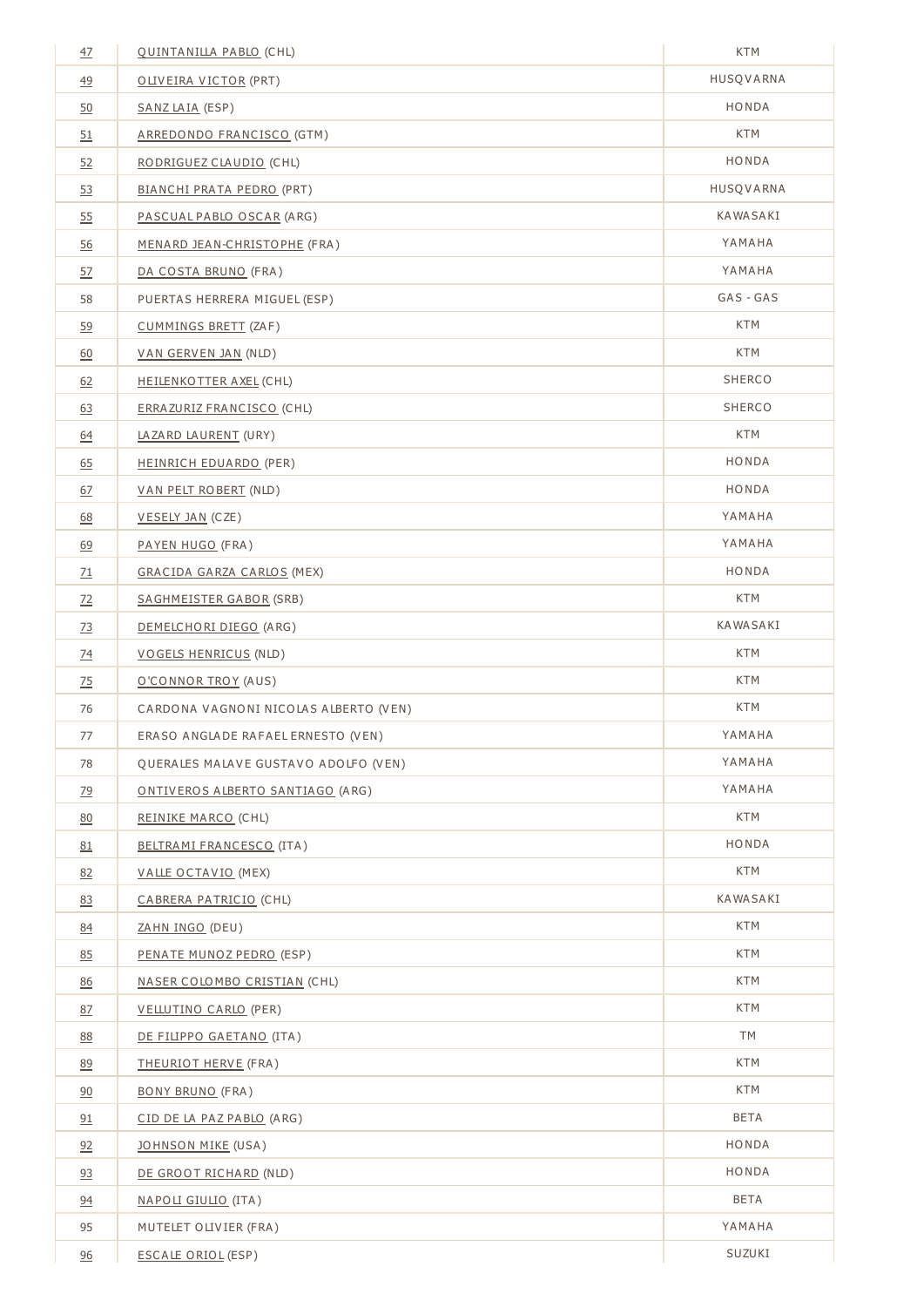| 97         | <b>ESCALE GILBERT (ESP)</b>        | SUZUKI     |
|------------|------------------------------------|------------|
| 98         | HAMARD STEPHANE (FRA)              |            |
| 99         | JAY PAUL (GBR)                     | HONDA      |
| 100        | CROQUELOIS ERIC (FRA)              | YAMAHA     |
| 101        | SARMIENTO CERON JUAN ESTEBAN (COL) | YAMAHA     |
| 102        | REEVE DAVID GREGORY (ZMB)          | KTM        |
| 103        | DE SOULTRAIT XAVIER (FRA)          | YAMAHA     |
| 104        | <u>NAMCHIN LKHAMAA</u> (MNG)       | <b>KTM</b> |
| 105        | BATALLA DAVID (ESP)                | GAS - GAS  |
| 106        | <b>GOUNON SERGE (FRA)</b>          | <b>KTM</b> |
| 107        | VAN HEERTUM MELCHIOR (NLD)         | <b>KTM</b> |
| 108        | PEDROLA MARC (ESP)                 | GAS - GAS  |
| 109        | DEL ZOTTO FLAVIO (ARG)             | GAS - GAS  |
| 110        | <b>FUENTES FABRICIO (BOL)</b>      | YAMAHA     |
| 111        | ESPINASSE SYLVAIN (FRA)            | <b>KTM</b> |
| 112        | <u>ROMERO FONT ROSA</u> (ESP)      | YAMAHA     |
| <u>113</u> | SALIDO MEDINA ALBERTO (ESP)        | YAMAHA     |
| <u>114</u> | PALACIOS JOSE (FRA)                | KTM        |
| 115        | PRUNIER PHILIPPE (FRA)             | YAMAHA     |
| 116        | HERMET ALAIN (FRA)                 | <b>KTM</b> |
| 117        | MEERU MART (EST)                   | HONDA      |
| <u>118</u> | <b>GUYOMARC'H YANNICK (FRA)</b>    | YAMAHA     |
| 120        | AMESPILLEON (ARG)                  | YAMAHA     |
| 121        | <u>DAVIDSON MARK</u> (AUS)         | <b>KTM</b> |
| 122        | PALANTE ERIC (BEL)                 | HONDA      |
| 123        | SABBATUCCI PAOLO (ITA)             | YAMAHA     |
| 124        | AMBLER RONALD (CHL)                | <b>KTM</b> |
| 125        | <b>GUZMAN BLANCO ENRIQUE (CHL)</b> | <b>KTM</b> |
| 126        | NIJEN TWILHAAR JAN BASTIAAN (NLD)  | <b>KTM</b> |
| 127        | PETRONE SERGIO MIGUEL (ARG)        | YAMAHA     |
| 128        | TORO JUAN SEBASTIAN (COL)          | YAMAHA     |
| 129        | <b>JACOBSEN CLAYTON (AUS)</b>      | <b>KTM</b> |
| 130        | GARD GILLES (FRA)                  | YAMAHA     |
| <u>131</u> | DESI JANOS (HUN)                   | <b>KTM</b> |
| 133        | TRIISA TOOMAS (EST)                | HONDA      |
| 134        | DIENER SHANE (AUS)                 | YAMAHA     |
| 135        | GUIRAL DEMIAN (ARG)                | HONDA      |
| <u>136</u> | FUKAKUSA KAZUHITO (JPN)            | HONDA      |
| 137        | PERALTA CRISTIAN (CHL)             | HONDA      |
| 138        | <u>TOIA DIOCLEZIANO</u> (ITA)      | <b>KTM</b> |
| 139        | QUADE JEFFREY (MEX)                | KTM        |
| 140        | MEIER VON SCHIERENBECK ERICK (PER) | SUZUKI     |
| <u>141</u> | FERNANDEZ SEBASTIAN (URY)          | KAWASAKI   |
| 142        | <u>TALINI FILIPPO</u> (ITA)        | <b>KTM</b> |